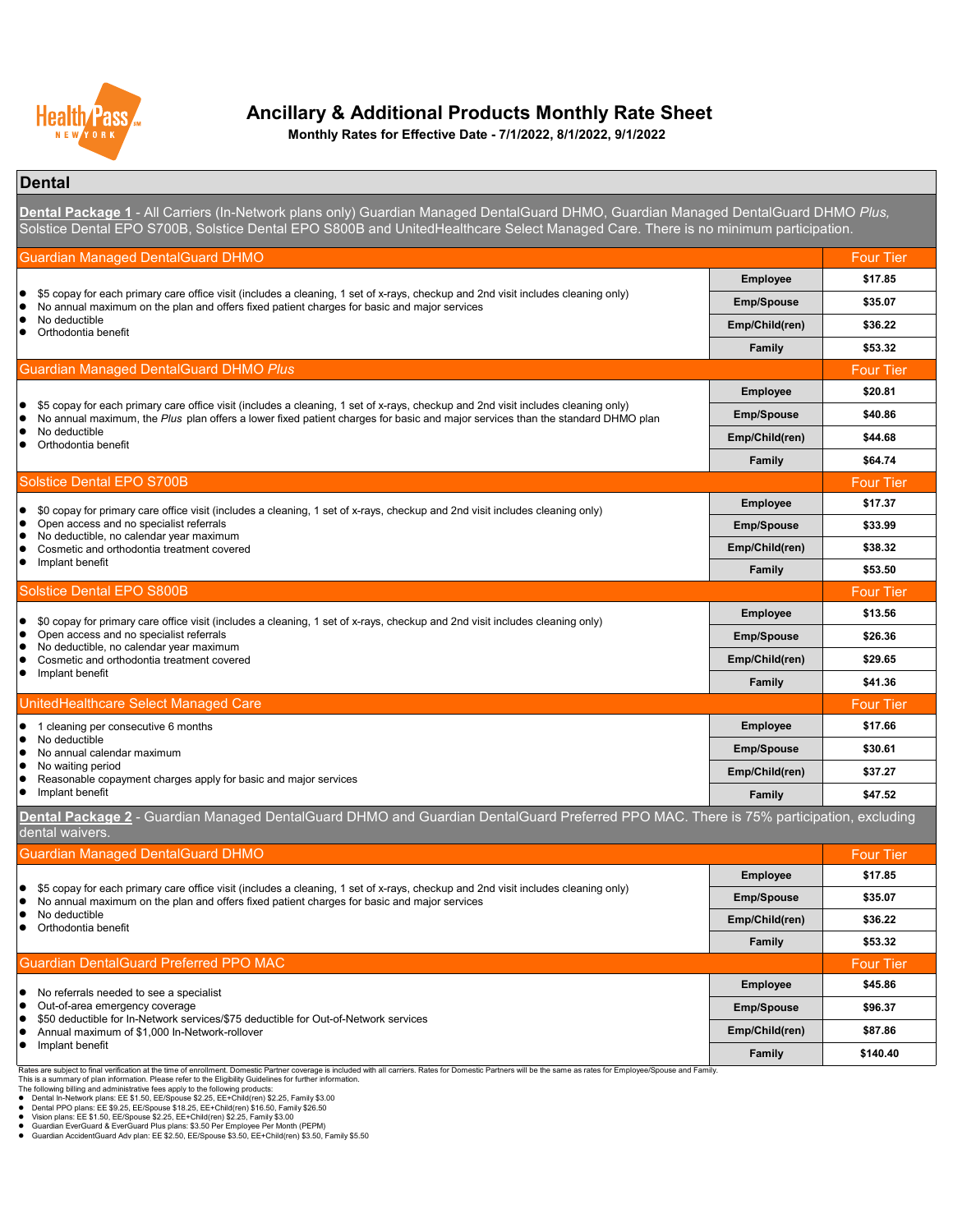

**Monthly Rates for Effective Date - 7/1/2022, 8/1/2022, 9/1/2022**

### **Dental continued…**

| Dental Package 3 - Guardian Managed DentalGuard DHMO Plus and Guardian DentalGuard Preferred PPO Plus MAC. There is 75% participation,<br>excluding dental waivers.                                                                                                                                        |                   |                   |
|------------------------------------------------------------------------------------------------------------------------------------------------------------------------------------------------------------------------------------------------------------------------------------------------------------|-------------------|-------------------|
| Guardian Managed DentalGuard DHMO Plus                                                                                                                                                                                                                                                                     |                   | <b>Four Tier</b>  |
| \$5 copay for each primary care office visit (includes a cleaning, 1 set of x-rays, checkup and 2nd visit includes cleaning only)<br>No annual maximum, the Plus plan offers a lower fixed patient charges for basic and major services than the standard DMO plan<br>No deductible<br>Orthodontia benefit | <b>Employee</b>   | \$20.81           |
|                                                                                                                                                                                                                                                                                                            | <b>Emp/Spouse</b> | \$40.86           |
|                                                                                                                                                                                                                                                                                                            | Emp/Child(ren)    | \$44.68           |
|                                                                                                                                                                                                                                                                                                            | <b>Family</b>     | \$64.74           |
| Guardian DentalGuard Preferred PPO Plus MAC                                                                                                                                                                                                                                                                |                   | <b>Four Tier</b>  |
|                                                                                                                                                                                                                                                                                                            | <b>Employee</b>   | \$52.45           |
| No referrals are needed to see a specialist<br>Out-of-area emergency coverage<br>0                                                                                                                                                                                                                         | <b>Emp/Spouse</b> | \$110.44          |
| \$50 deductible for In-Network services/\$50 deductible for Out-of-Network services<br>Combined In-Network and Out-of-Network annual maximum of \$1,000 with an additional \$500 of benefit In-Network (In-Network rollover)                                                                               | Emp/Child(ren)    | \$100.71          |
| Implant benefit                                                                                                                                                                                                                                                                                            | Family            | \$160.90          |
| Dental Package 4 - Solstice Dental EPO S700B, Solstice Dental EPO S800B, Solstice Dental PPO and Solstice Dental Value PPO MAC. There is no<br>minimum participation.                                                                                                                                      |                   |                   |
| <b>Solstice Dental EPO S700B</b>                                                                                                                                                                                                                                                                           |                   | <b>Four Tier</b>  |
| \$0 copay for primary care office visit (includes a cleaning, 1 set of x-rays, checkup and 2nd visit includes cleaning only)                                                                                                                                                                               | <b>Employee</b>   | \$17.37           |
| Open access and no specialist referrals                                                                                                                                                                                                                                                                    | <b>Emp/Spouse</b> | \$33.99           |
| No deductible, no calendar year maximum<br>Cosmetic and orthodontia treatment covered                                                                                                                                                                                                                      | Emp/Child(ren)    | \$38.32           |
| Implant benefit<br>۰                                                                                                                                                                                                                                                                                       | <b>Family</b>     | \$53.50           |
| Solstice Dental EPO S800B                                                                                                                                                                                                                                                                                  |                   | <b>Four Tier</b>  |
| \$0 copay for primary care office visit (includes a cleaning, 1 set of x-rays, checkup and 2nd visit includes cleaning only)                                                                                                                                                                               | <b>Employee</b>   | \$13.56           |
| Open access and no specialist referrals<br>No deductible, no calendar year maximum                                                                                                                                                                                                                         | <b>Emp/Spouse</b> | \$26.36           |
| Cosmetic and orthodontia treatment covered                                                                                                                                                                                                                                                                 | Emp/Child(ren)    | \$29.65           |
| Implant benefit                                                                                                                                                                                                                                                                                            | <b>Family</b>     | \$41.36           |
| <b>Solstice Dental PPO</b>                                                                                                                                                                                                                                                                                 |                   | <b>Four Tier</b>  |
| Includes 4 cleanings in any 12 consecutive months                                                                                                                                                                                                                                                          | <b>Employee</b>   | \$58.90           |
| No referrals needed to see a specialist<br>\$50 deductible for In-Network services/\$50 deductible for Out-of-Network services                                                                                                                                                                             | <b>Emp/Spouse</b> | \$105.14          |
| Annual maximum of \$2,000                                                                                                                                                                                                                                                                                  | Emp/Child(ren)    | \$124.07          |
| Implant benefit<br>0                                                                                                                                                                                                                                                                                       | Family            | \$163.04          |
| <b>Solstice Dental Value PPO MAC</b>                                                                                                                                                                                                                                                                       |                   | Four T <u>ier</u> |
| Includes 2 cleanings in any 12 consecutive months                                                                                                                                                                                                                                                          | <b>Employee</b>   | \$34.25           |
| No referrals needed to see a specialist<br>Out-of-Network reimbursement is MAC (Maximum Allowable Charge)<br>\$50 deductible for In-Network services/\$50 deductible for Out-of-Network services                                                                                                           | <b>Emp/Spouse</b> | \$68.24           |
|                                                                                                                                                                                                                                                                                                            | Emp/Child(ren)    | \$73.31           |
| Annual maximum of \$1,000                                                                                                                                                                                                                                                                                  | Family            | \$106.03          |
| Rates are subject to final verification at the time of enrollment. Domestic Partner coverage is included with all carriers. Rates for Domestic Partners will be the same as rates for Employee/Spouse and Family.                                                                                          |                   |                   |

Rates are subject to final verification at the time of enrollment. Domestic Partner coverage is included with all carriers. Rates for Domestic Partners will be the same as rates for Employee/Spouse and Family.<br>This is a s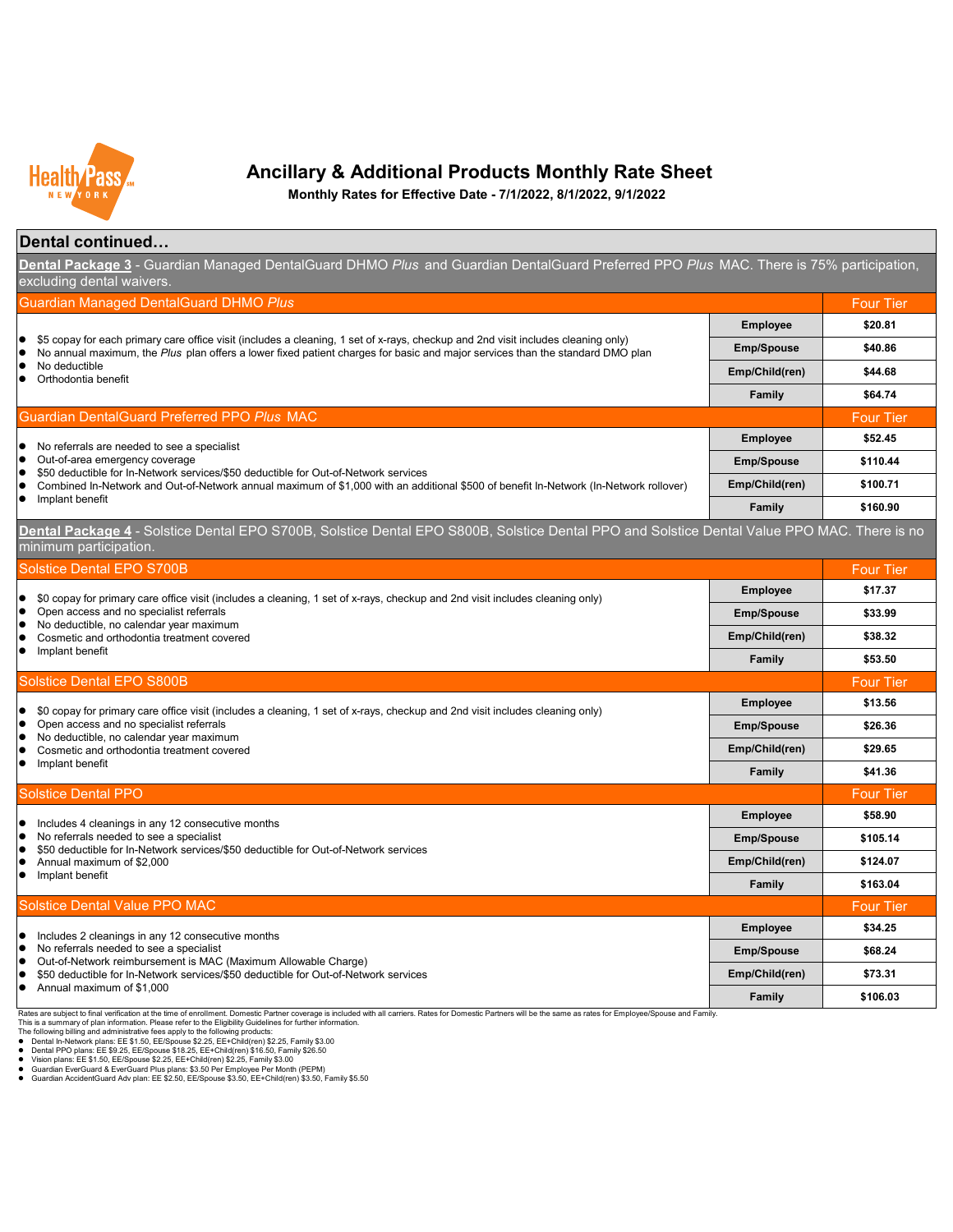

**Monthly Rates for Effective Date - 7/1/2022, 8/1/2022, 9/1/2022**

### **Dental continued…**

**Dental Package 5** - UnitedHealthcare Select Managed Care, UnitedHealthcare Low PPO MAC and UnitedHealthcare High PPO MAC. There is a two enrolled minimum participation

| UnitedHealthcare Select Managed Care                                                                                                                                                                                                                                                         |                   | <b>Four Tier</b> |
|----------------------------------------------------------------------------------------------------------------------------------------------------------------------------------------------------------------------------------------------------------------------------------------------|-------------------|------------------|
| 1 cleaning per consecutive 6 months<br>lo                                                                                                                                                                                                                                                    | <b>Employee</b>   | \$17.66          |
| No deductible<br>٠<br>No annual calendar maximum                                                                                                                                                                                                                                             | <b>Emp/Spouse</b> | \$30.61          |
| No waiting period<br>٠<br>Reasonable copayment charges apply for basic and major services<br>$\bullet$<br>Implant benefit<br>$\bullet$                                                                                                                                                       | Emp/Child(ren)    | \$37.27          |
|                                                                                                                                                                                                                                                                                              | Family            | \$47.52          |
| UnitedHealthcare Low PPO MAC                                                                                                                                                                                                                                                                 |                   | <b>Four Tier</b> |
| No referrals to see a specialist<br>$\bullet$<br>\$50 deductible /\$75 deductible family (calendar year)<br>$\bullet$<br>\$1,000 both In and Out-of-Network annual maximum<br>lo                                                                                                             | <b>Employee</b>   | \$45.35          |
|                                                                                                                                                                                                                                                                                              | <b>Emp/Spouse</b> | \$90.46          |
| Out-of-Network reimbursement is MAC (Maximum Allowable Charge) which is based on participating provider contracted fees<br>$\bullet$<br>Implant and orthodontic benefits<br>∣●                                                                                                               | Emp/Child(ren)    | \$91.13          |
| Consumer MaxMultiplier® rewards for dental care by adding dollars to next year's maximum<br>$\bullet$                                                                                                                                                                                        | Family            | \$142.37         |
| UnitedHealthcare High PPO MAC                                                                                                                                                                                                                                                                |                   | <b>Four Tier</b> |
| No referrals to see a specialist<br>lo<br>Preventive and diagnostic care like exams, cleanings and x-rays won't apply to the annual maximum<br>$\bullet$<br>\$50 deductible /\$100 deductible family (calendar year)<br>lo<br>\$2,000 both In and Out-of-Network annual maximum<br>$\bullet$ | <b>Employee</b>   | \$53.23          |
|                                                                                                                                                                                                                                                                                              | <b>Emp/Spouse</b> | \$106.21         |
| Out-of-Network reimbursement is MAC (Maximum Allowable Charge) which is based on participating provider contracted fees<br>$\bullet$<br>Implant and orthodontic benefits<br>$\bullet$                                                                                                        | Emp/Child(ren)    | \$104.84         |
| Consumer MaxMultiplier® rewards for dental care by adding dollars to next year's maximum                                                                                                                                                                                                     | <b>Family</b>     | \$164.73         |

**Dental Package 6** - UnitedHealthcare INO 100/50/50 and UnitedHealthcare High PPO MAC. There is a two enrolled minimum participation.

| UnitedHealthcare INO 100/50/50                                                                                                                                                                                                                                                                                                                                                                                        |                   | <b>Four Tier</b> |
|-----------------------------------------------------------------------------------------------------------------------------------------------------------------------------------------------------------------------------------------------------------------------------------------------------------------------------------------------------------------------------------------------------------------------|-------------------|------------------|
| $\bullet$ 2 cleanings per consecutive 12 months<br>No referrals to see a specialist<br>No waiting period<br>\$50 deductible /\$150 deductible family (calendar year)<br>\$1,000 annual maximum<br>$\bullet$<br>Includes Out-of-Network emergency treatment, if necessary<br>Implant and orthodontic benefits<br>lo<br>Consumer MaxMultiplier® rewards for dental care by adding dollars to next year's maximum        | <b>Employee</b>   | \$26.49          |
|                                                                                                                                                                                                                                                                                                                                                                                                                       | <b>Emp/Spouse</b> | \$52.23          |
|                                                                                                                                                                                                                                                                                                                                                                                                                       | Emp/Child(ren)    | \$54.90          |
|                                                                                                                                                                                                                                                                                                                                                                                                                       | <b>Family</b>     | \$84.32          |
| UnitedHealthcare High PPO MAC                                                                                                                                                                                                                                                                                                                                                                                         |                   | <b>Four Tier</b> |
| $\bullet$ No referrals to see a specialist<br>Preventive and diagnostic care like exams, cleanings and x-rays won't apply to the annual maximum<br>\$50 deductible /\$100 deductible family (calendar year)<br>$\bullet$<br>\$2,000 both In and Out-of-Network annual maximum<br>$\bullet$<br>Out-of-Network reimbursement is MAC (Maximum Allowable Charge) which is based on participating provider contracted fees | <b>Employee</b>   | \$53.23          |
|                                                                                                                                                                                                                                                                                                                                                                                                                       | <b>Emp/Spouse</b> | \$106.21         |
|                                                                                                                                                                                                                                                                                                                                                                                                                       | Emp/Child(ren)    | \$104.84         |
| Implant and orthodontic benefits                                                                                                                                                                                                                                                                                                                                                                                      |                   |                  |

Rates are subject to final verification at the time of enrollment. Domestic Partner coverage is included with all carriers. Rates for Domestic Partners will be the same as rates for Employee/Spouse and Family.<br>This is a s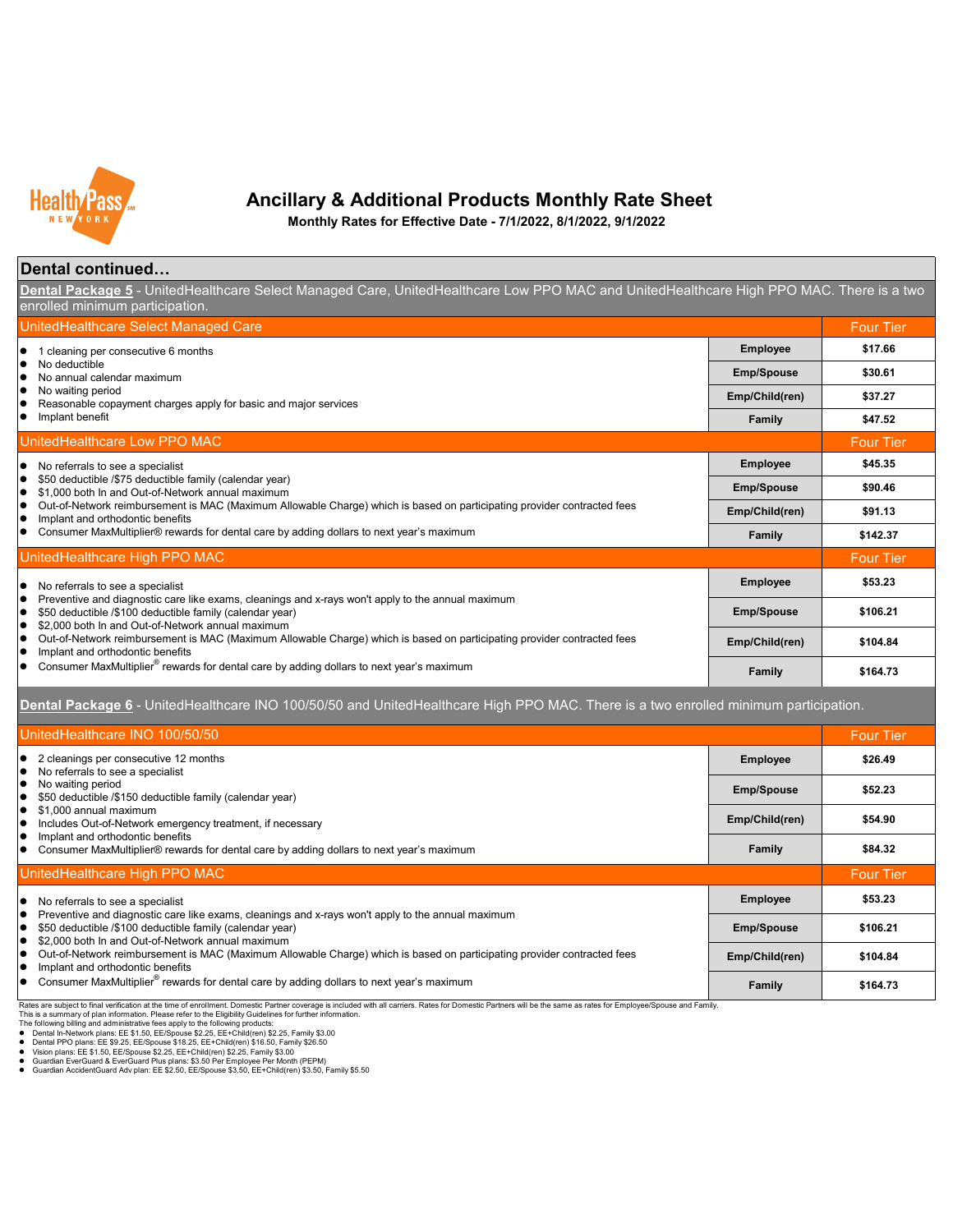

**Monthly Rates for Effective Date - 7/1/2022, 8/1/2022, 9/1/2022**

| <b>Vision</b>                                                                                                                                                                                                                                                                                                                                                                                                     |                                     |                    |
|-------------------------------------------------------------------------------------------------------------------------------------------------------------------------------------------------------------------------------------------------------------------------------------------------------------------------------------------------------------------------------------------------------------------|-------------------------------------|--------------------|
| Vision Package 1 - Guardian VisionGuard, Solstice Vision PPO and UnitedHealthcare Vision PPO. There is a 20% participation with Guardian<br>VisionGuard, excluding vision waivers.                                                                                                                                                                                                                                |                                     |                    |
| <b>Guardian VisionGuard</b>                                                                                                                                                                                                                                                                                                                                                                                       |                                     | <b>Four Tier</b>   |
|                                                                                                                                                                                                                                                                                                                                                                                                                   | <b>Employee</b>                     | \$6.93             |
| \$10 copay for an exam every 12 months<br>$\bullet$<br>\$25 copay for materials every 24 months                                                                                                                                                                                                                                                                                                                   | <b>Emp/Spouse</b>                   | \$11.37            |
| Davis Vision In-Network and Out-of-Network access as well<br>$\bullet$                                                                                                                                                                                                                                                                                                                                            | Emp/Child(ren)                      | \$11.55            |
|                                                                                                                                                                                                                                                                                                                                                                                                                   | <b>Family</b>                       | \$17.73            |
| <b>Solstice Vision PPO</b>                                                                                                                                                                                                                                                                                                                                                                                        |                                     | <b>Four Tier</b>   |
| \$10 copay for an exam every 12 months                                                                                                                                                                                                                                                                                                                                                                            | <b>Employee</b>                     | \$7.72             |
| \$25 copay for lenses & contact lenses every 12 months<br>$\bullet$<br>\$25 copay for frames every 24 months<br>$\bullet$                                                                                                                                                                                                                                                                                         | <b>Emp/Spouse</b><br>Emp/Child(ren) | \$13.14<br>\$15.75 |
| Davis Vision In-Network; Out-of-Network access as well<br>$\bullet$                                                                                                                                                                                                                                                                                                                                               | <b>Family</b>                       | \$20.11            |
| UnitedHealthcare Vision PPO                                                                                                                                                                                                                                                                                                                                                                                       |                                     | <b>Four Tier</b>   |
|                                                                                                                                                                                                                                                                                                                                                                                                                   | <b>Employee</b>                     | \$6.69             |
| \$10 copay for an exam every 12 months<br>$\bullet$                                                                                                                                                                                                                                                                                                                                                               | <b>Emp/Spouse</b>                   | \$12.09            |
| \$25 copay for materials every 12 months<br>Spectra Eyecare Networks; Out-of-Network access as well<br>$\bullet$                                                                                                                                                                                                                                                                                                  | Emp/Child(ren)                      | \$13.79            |
|                                                                                                                                                                                                                                                                                                                                                                                                                   | Family                              | \$19.23            |
| Vision Package 2 - Solstice Vision PPO and UnitedHealthcare Vision PPO. There is no minimum participation.                                                                                                                                                                                                                                                                                                        |                                     |                    |
| <b>Solstice Vision PPO</b>                                                                                                                                                                                                                                                                                                                                                                                        |                                     | <b>Four Tier</b>   |
|                                                                                                                                                                                                                                                                                                                                                                                                                   | <b>Employee</b>                     | \$7.72             |
| \$10 copay for an exam every 12 months<br>$\bullet$                                                                                                                                                                                                                                                                                                                                                               |                                     |                    |
| \$25 copay for lenses & contact lenses every 12 months<br>\$25 copay for frames every 24 months<br>٠                                                                                                                                                                                                                                                                                                              | <b>Emp/Spouse</b>                   | \$13.14            |
| Davis Vision In-Network; Out-of-Network access as well<br>$\bullet$                                                                                                                                                                                                                                                                                                                                               | Emp/Child(ren)                      | \$15.75            |
|                                                                                                                                                                                                                                                                                                                                                                                                                   | <b>Family</b>                       | \$20.11            |
| UnitedHealthcare Vision PPO                                                                                                                                                                                                                                                                                                                                                                                       |                                     | <b>Four Tier</b>   |
|                                                                                                                                                                                                                                                                                                                                                                                                                   | <b>Employee</b>                     | \$6.69             |
| \$10 copay for an exam every 12 months<br>\$25 copay for materials every 12 months<br>$\bullet$                                                                                                                                                                                                                                                                                                                   | <b>Emp/Spouse</b>                   | \$12.09            |
| Spectra Eyecare Networks; Out-of-Network access as well                                                                                                                                                                                                                                                                                                                                                           | Emp/Child(ren)                      | \$13.79            |
|                                                                                                                                                                                                                                                                                                                                                                                                                   | Family                              | \$19.23            |
| Vision Package 3 - Guardian VisionGuard 20% participation, excluding vision waivers                                                                                                                                                                                                                                                                                                                               |                                     |                    |
| <b>Guardian VisionGuard</b>                                                                                                                                                                                                                                                                                                                                                                                       |                                     | <b>Four Tier</b>   |
|                                                                                                                                                                                                                                                                                                                                                                                                                   | <b>Employee</b>                     | \$6.93             |
| \$10 copay for an exam every 12 months<br>٠                                                                                                                                                                                                                                                                                                                                                                       | <b>Emp/Spouse</b>                   | \$11.37            |
| \$25 copay for materials every 24 months<br>Davis Vision In-Network and Out-of-Network access as well<br>$\bullet$                                                                                                                                                                                                                                                                                                | Emp/Child(ren)                      | \$11.55            |
|                                                                                                                                                                                                                                                                                                                                                                                                                   | <b>Family</b>                       | \$17.73            |
| Vision Package 4 - Solstice Vision PPO no minimum participation                                                                                                                                                                                                                                                                                                                                                   |                                     |                    |
| <b>Solstice Vision PPO</b>                                                                                                                                                                                                                                                                                                                                                                                        |                                     | <b>Four Tier</b>   |
|                                                                                                                                                                                                                                                                                                                                                                                                                   | <b>Employee</b>                     | \$7.72             |
| \$10 copay for an exam every 12 months<br>٠                                                                                                                                                                                                                                                                                                                                                                       | <b>Emp/Spouse</b>                   | \$13.14            |
| \$25 copay for lenses & contact lenses every 12 months<br>$\bullet$<br>$\bullet$<br>\$25 copay for frames every 24 months                                                                                                                                                                                                                                                                                         |                                     |                    |
| Davis Vision In-Network; Out-of-Network access as well<br>$\bullet$                                                                                                                                                                                                                                                                                                                                               | Emp/Child(ren)                      | \$15.75            |
|                                                                                                                                                                                                                                                                                                                                                                                                                   | <b>Family</b>                       | \$20.11            |
| Vision Package 5 - UnitedHealthcare Vision PPO no minimum participation                                                                                                                                                                                                                                                                                                                                           |                                     |                    |
| UnitedHealthcare Vision PPO                                                                                                                                                                                                                                                                                                                                                                                       |                                     | <b>Four Tier</b>   |
|                                                                                                                                                                                                                                                                                                                                                                                                                   | <b>Employee</b>                     | \$6.69             |
| \$10 copay for an exam every 12 months<br>$\bullet$<br>$\bullet$<br>\$25 copay for materials every 12 months                                                                                                                                                                                                                                                                                                      | <b>Emp/Spouse</b>                   | \$12.09            |
| $\bullet$<br>Spectra Eyecare Networks; Out-of-Network access as well                                                                                                                                                                                                                                                                                                                                              | Emp/Child(ren)                      | \$13.79            |
|                                                                                                                                                                                                                                                                                                                                                                                                                   | <b>Family</b>                       | \$19.23            |
| Rates are subject to final verification at the time of enrollment. Domestic Partner coverage is included with all carriers. Rates for Domestic Partners will be the same as rates for Employee/Spouse and Family.<br>This is a summary of plan information. Please refer to the Eligibility Guidelines for further information.<br>The following billing and administrative fees apply to the following products: |                                     |                    |

The following billing and administrative fees apply to the following products:<br>● Dental In-Network plans: EE \$1.50, EE/Spouse \$2.25, EE-rChild(ren) \$2.25, Family \$3.00<br>● Dental PPO plans: EE \$1.25, EE/Spouse \$18.25, EE-rC